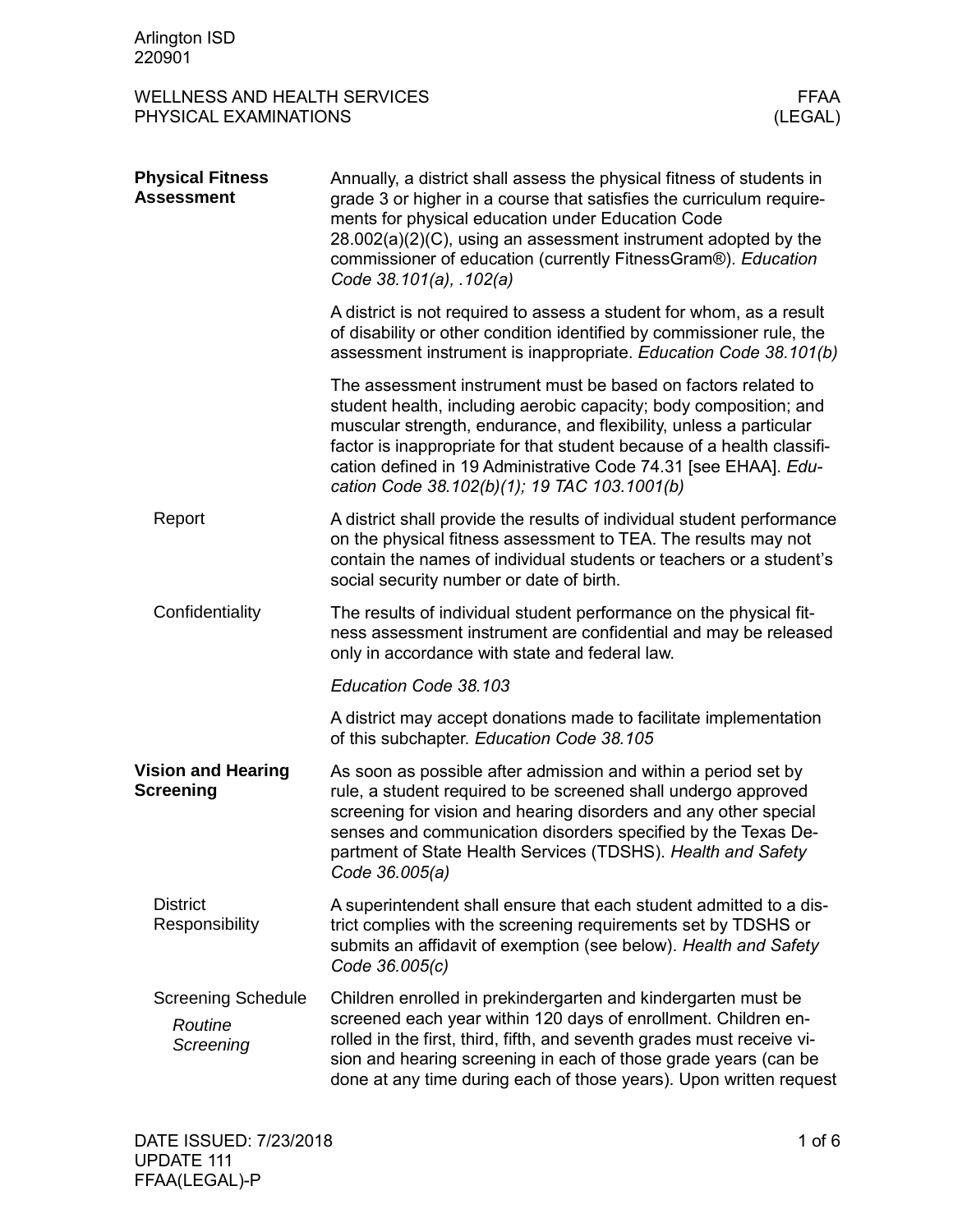|                                  | approved by TDSHS, the screening of vision and hearing may in-<br>stead occur in prekindergarten; kindergarten; and first, second,<br>fourth, and sixth grades. 25 TAC 37.25(a)(2), (3), (6)                                                                                                                                                                                                                                                                                                                                                               |
|----------------------------------|------------------------------------------------------------------------------------------------------------------------------------------------------------------------------------------------------------------------------------------------------------------------------------------------------------------------------------------------------------------------------------------------------------------------------------------------------------------------------------------------------------------------------------------------------------|
| Screening on<br>Enrollment       | Students four years of age and older, who are enrolled in a district<br>for the first time, must be screened for possible vision and hearing<br>problems within 120 calendar days of enrollment. If the student is<br>enrolled within 60 days of the date school closes for the summer,<br>the student must be tested within 120 days of the beginning of the<br>following school year. Students enrolled who turn four years of age<br>after September 1 of that year are exempt from screening until the<br>following September. 25 TAC 37.25(a)(1), (5) |
| <b>Outside Screening</b>         | Except for students enrolled in prekindergarten, kindergarten, or<br>first grade, a district shall exempt a student from screening if the<br>student's parent, managing conservator, or legal guardian, or the<br>student under Family Code 32.003 submits a record showing that a<br>professional examination was properly conducted during the grade<br>year in question or during the previous year. The record must be<br>submitted during the grade year in which the screening would oth-<br>erwise be required. 25 TAC 37.25(a)(4)                  |
| Provisional<br>Admission         | A parent, managing conservator, or legal guardian, or the student<br>under Family Code 32.003 may execute an affidavit stating that a<br>person, other than the screener used by a district, shall conduct<br>the screening (or that a licensed professional shall conduct an ex-<br>amination) as soon as is feasible. The district may admit the stu-<br>dent on a provisional basis for up to 60 days, or may deny admis-<br>sion until the screening record(s) are provided to the district.<br>25 TAC 37.25(b)                                        |
| Exemption -<br>Religious Beliefs | A student is exempt from screening if it conflicts with the tenets and<br>practices of a recognized church or religious denomination of<br>which the student is an adherent or a member. To qualify for the<br>exemption, the student or minor student's parent, managing con-<br>servator, or guardian must submit on or before the day of admis-<br>sion an affidavit stating the objections to screening. Health and<br>Safety Code 36.005(b); 25 TAC 37.25(c)                                                                                          |
| Records                          | A superintendent shall maintain on a form prescribed by TDSHS in<br>accordance with TDSHS rules, screening records for each student<br>in attendance, and the records are open for inspection by TDSHS<br>or the local health department. Health and Safety Code 36.006;<br>25 TAC 37.26                                                                                                                                                                                                                                                                   |
| Transfer of<br>Records           | A student's screening records may be transferred among districts<br>without the consent of the student or minor student's parent, man-<br>aging conservator, or guardian. Health and Safety Code 36.006(c);<br>25 TAC 37.26(b)(4)                                                                                                                                                                                                                                                                                                                          |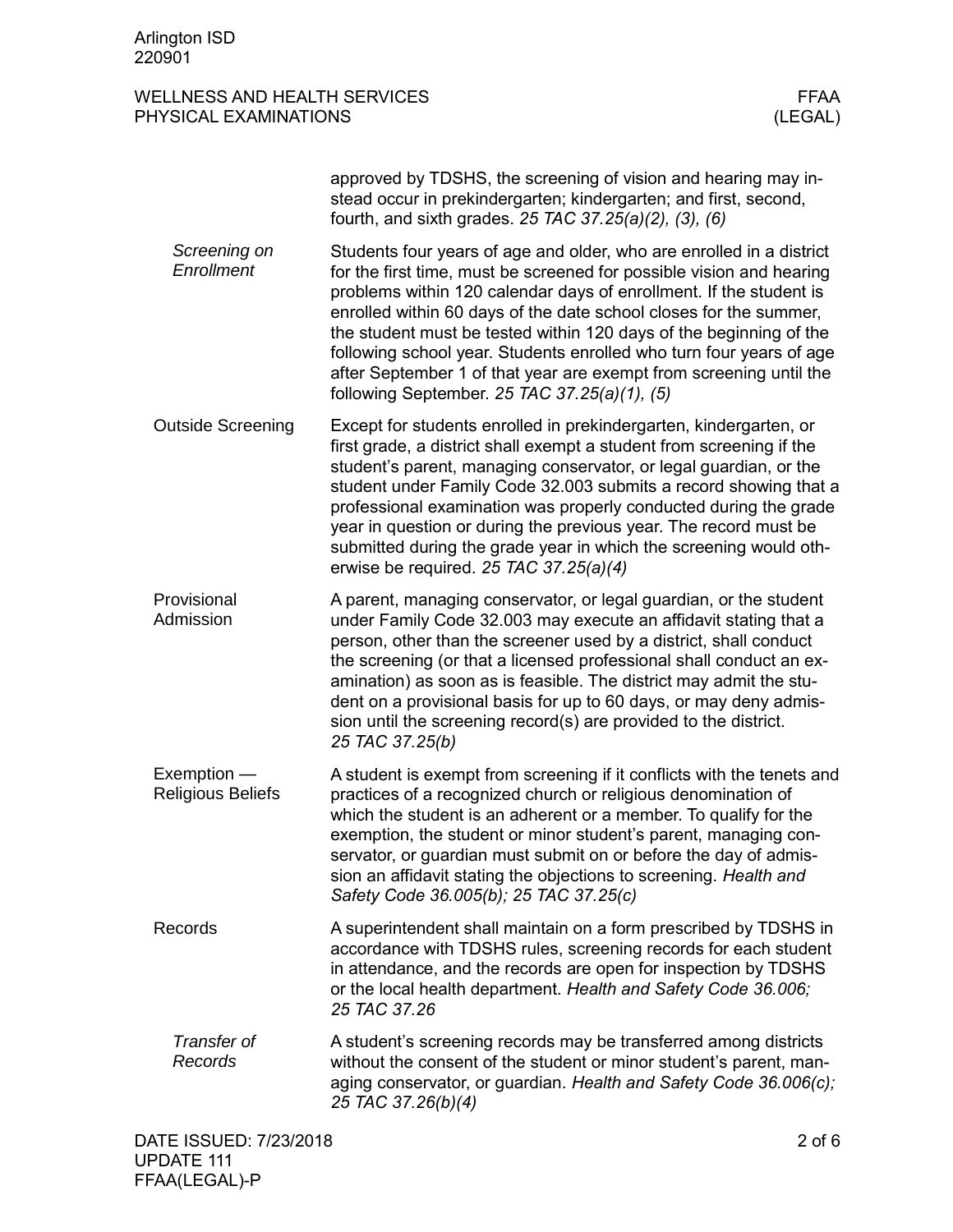| <b>Annual Report</b>                                 | On or before June 30 of each year, a district shall submit to TDSHS<br>a report on the vision and hearing screening status of its aggregate<br>population screened during the reporting year. The district shall re-<br>port in the manner specified by TDSHS. Health and Safety Code<br>36.006(d); 25 TAC 37.26(b)(6)                                                                                                                                                                                        |                                                                                                                                                                                                                                                                                                                                               |
|------------------------------------------------------|---------------------------------------------------------------------------------------------------------------------------------------------------------------------------------------------------------------------------------------------------------------------------------------------------------------------------------------------------------------------------------------------------------------------------------------------------------------------------------------------------------------|-----------------------------------------------------------------------------------------------------------------------------------------------------------------------------------------------------------------------------------------------------------------------------------------------------------------------------------------------|
| <b>Risk Assessment for</b><br><b>Type 2 Diabetes</b> |                                                                                                                                                                                                                                                                                                                                                                                                                                                                                                               | As soon as possible after admission and as required by rule, each<br>student required to be assessed shall undergo approved risk as-<br>sessment for type 2 diabetes. The risk assessment should:                                                                                                                                             |
|                                                      | 1.                                                                                                                                                                                                                                                                                                                                                                                                                                                                                                            | Identify students with acanthosis nigricans; and                                                                                                                                                                                                                                                                                              |
|                                                      | 2.                                                                                                                                                                                                                                                                                                                                                                                                                                                                                                            | Further assess students identified under paragraph 1 to deter-<br>mine the students':                                                                                                                                                                                                                                                         |
|                                                      | a.                                                                                                                                                                                                                                                                                                                                                                                                                                                                                                            | Body mass index; and                                                                                                                                                                                                                                                                                                                          |
|                                                      | b.                                                                                                                                                                                                                                                                                                                                                                                                                                                                                                            | Blood pressure.                                                                                                                                                                                                                                                                                                                               |
|                                                      |                                                                                                                                                                                                                                                                                                                                                                                                                                                                                                               | The risk assessment shall be performed at the same time hearing<br>and vision screening or spinal screening is performed.                                                                                                                                                                                                                     |
|                                                      |                                                                                                                                                                                                                                                                                                                                                                                                                                                                                                               | Health and Safety Code 95.002(d), .003(a)                                                                                                                                                                                                                                                                                                     |
| <b>District</b><br>Responsibility                    | A superintendent shall ensure that each student admitted to a dis-<br>trict complies with the risk assessment requirements or submits an<br>affidavit of exemption. Health and Safety Code 95.003(c)                                                                                                                                                                                                                                                                                                          |                                                                                                                                                                                                                                                                                                                                               |
| Applicability                                        | Students who attend public schools located in TEA Regional Edu-<br>cation Service Centers 1, 2, 3, 4, 10, 11, 13, 15, 18, 19, and 20<br>shall be subject to risk assessment. Health and Safety Code<br>95.002(b)                                                                                                                                                                                                                                                                                              |                                                                                                                                                                                                                                                                                                                                               |
| <b>Outside Screening</b>                             | The student or minor student's parent, managing conservator, or<br>guardian may substitute a professional examination for the risk as-<br>sessment. Health and Safety Code 95.003(a)                                                                                                                                                                                                                                                                                                                          |                                                                                                                                                                                                                                                                                                                                               |
| Exemption -<br><b>Religious Beliefs</b>              | A student is exempt from risk assessment if it conflicts with the ten-<br>ets and practices of a recognized church or religious denomination<br>of which the student is an adherent or a member. To qualify for the<br>exemption, the student or minor student's parent, managing con-<br>servator, or guardian must submit to the superintendent on or be-<br>fore the day of the risk assessment process an affidavit stating the<br>objections to the risk assessment. Health and Safety Code<br>95.003(b) |                                                                                                                                                                                                                                                                                                                                               |
| Records                                              |                                                                                                                                                                                                                                                                                                                                                                                                                                                                                                               | A superintendent shall maintain the risk assessment records for<br>each student in attendance and enter the risk assessment infor-<br>mation for each student on the surveillance software selected by<br>the University of Texas-Rio Grande Valley Border Health Office<br>(the Office). The risk assessment records are open for inspection |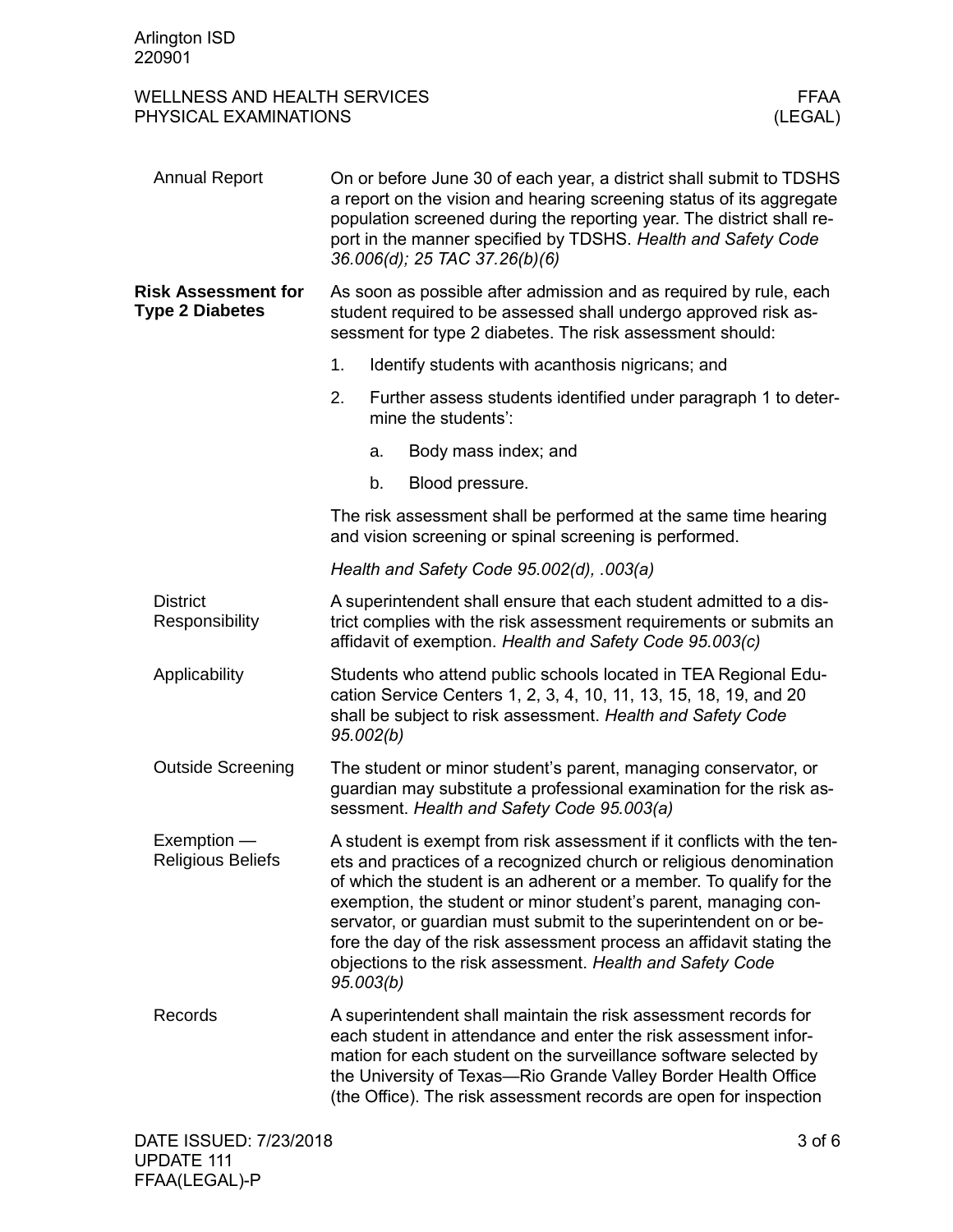|                                                   | by the Office or the local health department. Health and Safety<br>Code 95.004(a)                                                                                                                                                                                                                                                                                                                                                |
|---------------------------------------------------|----------------------------------------------------------------------------------------------------------------------------------------------------------------------------------------------------------------------------------------------------------------------------------------------------------------------------------------------------------------------------------------------------------------------------------|
| Transfer of<br>Records                            | A student's risk assessment records may be transferred among<br>schools without the consent of the student, or, if the student is a<br>minor, the student's parent, managing conservator, or guardian.<br>Health and Safety Code 95.004(c)                                                                                                                                                                                       |
| <b>Annual Report</b>                              | A district shall submit to the Office an annual report on the risk as-<br>sessment status of the students in attendance during the reporting<br>year and shall include in the report any other required information.<br>Health and Safety Code 95.004(e)                                                                                                                                                                         |
| <b>Spinal Screening</b>                           | Each student required by TDSHS rule to be screened shall un-<br>dergo approved screening for abnormal spinal curvature. Health<br>and Safety Code 37.002(a)                                                                                                                                                                                                                                                                      |
| Notification                                      | The superintendent is responsible for notifying a parent, managing<br>conservator, or guardian of the requirement to conduct spinal<br>screening, the purpose and the reasons for spinal screening and<br>potential risk to the child if declined, the method used to perform<br>the screening, and the method to decline spinal screening based<br>on a religious belief exemption. 25 TAC 37.144(a)                            |
| <b>District</b><br>Responsibility                 | A superintendent shall ensure that each student admitted to a dis-<br>trict complies with the screening requirements or submits an affida-<br>vit of exemption (see below). Health and Safety Code 37.002(c),<br>25 TAC 37.144(c)                                                                                                                                                                                                |
| <b>Screening Schedule</b><br>Routine<br>Screening | Students who meet the criteria outlined in TDSHS policy shall be<br>screened for abnormal spinal curvature before the end of the<br>school year. 25 TAC 37.144(c)(1)                                                                                                                                                                                                                                                             |
| Screening on<br>Enrollment                        | If a student is enrolled within 60 days of the date a school closes<br>for the summer, the student's screening must be conducted within<br>120 days of the beginning of the following school year. Districts<br>may offer a student the opportunity for spinal screening if the stu-<br>dent has no record of having been screened previously. 25 TAC<br>$37.144(c)(2)$ , (3)                                                    |
| <b>Outside Screening</b>                          | The screening requirements may also be met by a professional ex-<br>amination as defined in 25 Administrative Code 37.142(6). 25 TAC<br>37.144(c)(1)                                                                                                                                                                                                                                                                             |
| Provisional<br>Admission                          | A parent, managing conservator, or legal guardian, or the student<br>under Family Code 32.003 may execute an affidavit stating that a<br>person, other than the screener used by a district, shall conduct<br>the screening as soon as is feasible. The district may admit the stu-<br>dent on a provisional basis for up to 60 days, or may deny admis-<br>sion until the screening record(s) are provided to the district. The |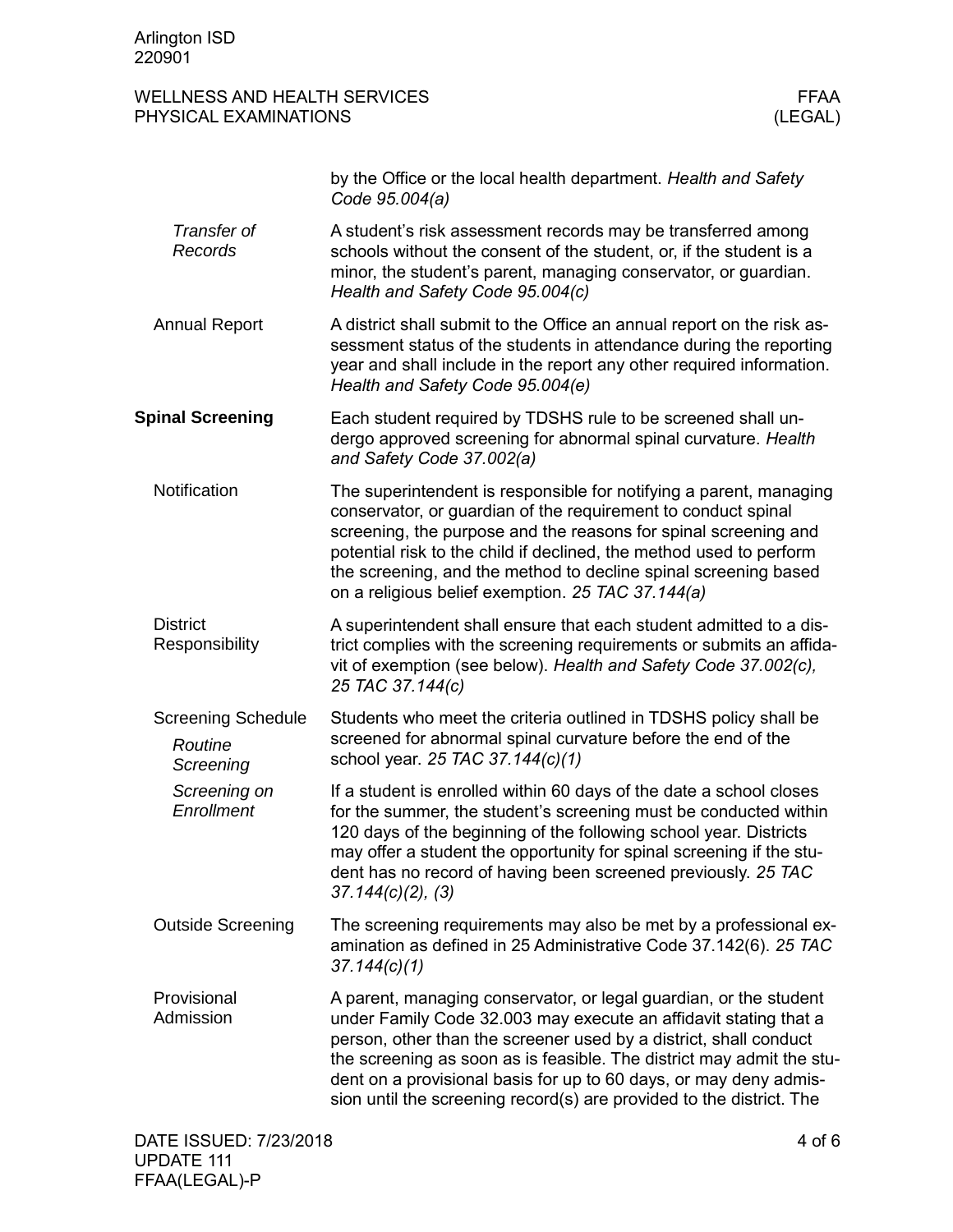| WELLNESS AND HEALTH SERVICES | FFAA    |
|------------------------------|---------|
| PHYSICAL EXAMINATIONS        | (LEGAL) |

|                                         | 60-day time period is from November 30 to January 30 of each<br>school year. 25 TAC 37.144(d)                                                                                                                                                                                                                                                                                                                                                                                         |
|-----------------------------------------|---------------------------------------------------------------------------------------------------------------------------------------------------------------------------------------------------------------------------------------------------------------------------------------------------------------------------------------------------------------------------------------------------------------------------------------------------------------------------------------|
| Exemption -<br><b>Religious Beliefs</b> | A student is exempt from screening if it conflicts with the tenets and<br>practices of a recognized church or religious denomination of<br>which the student is an adherent or a member. To qualify for the<br>exemption, the student's parent, managing conservator, or guard-<br>ian must submit to the superintendent on or before the day of the<br>screening procedure an affidavit stating the objections to screen-<br>ing. Health and Safety Code 37.002(b); 25 TAC 37.144(e) |
| Records                                 | A district must comply with recordkeeping and reporting require-<br>ments set out in 25 Administrative Code 37.145(b). [See FL]                                                                                                                                                                                                                                                                                                                                                       |
| Transfer of<br>Records                  | Spinal screening records are transferrable between districts with-<br>out the consent of the student or, if the student is a minor, the mi-<br>nor student's parent, managing conservator, or legal guardian.                                                                                                                                                                                                                                                                         |
|                                         | 25 TAC 37.145(b)(3)                                                                                                                                                                                                                                                                                                                                                                                                                                                                   |
| Report of<br>Abnormality                | If the spinal screening indicates that a student may have abnormal<br>spinal curvature, the individual performing the screening shall fill<br>out a report on a form prescribed by TDSHS.                                                                                                                                                                                                                                                                                             |
|                                         | The superintendent shall retain one copy of the report and shall<br>mail one copy to the parent, managing conservator, or guardian of<br>the individual screened.                                                                                                                                                                                                                                                                                                                     |
|                                         | Health and Safety Code 37.003                                                                                                                                                                                                                                                                                                                                                                                                                                                         |
| <b>Annual Report</b>                    | On or before June 30 of each year, a district shall submit to TDSHS<br>a report on the spinal screening status of its aggregate population<br>screened during the reporting year. The district shall report in the<br>manner specified by TDSHS. 25 TAC 37.145(b)(5)                                                                                                                                                                                                                  |
| <b>Policy</b>                           | As a condition of receiving funds under a program funded in whole<br>or in part by the U.S. Department of Education (ED), a district shall<br>develop and adopt policies, in consultation with parents, pursuant<br>to 20 U.S.C. 1232h(c)(1), regarding the administration of physical<br>examinations or screenings that a district may administer to the<br>student. 20 U.S.C. 1232h(c)(1)(D)                                                                                       |
|                                         | A district shall provide notice of the policies at least annually, at the<br>beginning of the school year and within a reasonable time after any<br>substantive change in the policies. 20 U.S.C. 1232h(c)(2)(A)(i)                                                                                                                                                                                                                                                                   |
|                                         | A district need not develop and adopt new policies if TEA or the<br>district had in place, on January 8, 2002, policies covering the re-<br>quirements of 20 U.S.C. 1232h(c)(1). 20 U.S.C. 1232h(c)(3)                                                                                                                                                                                                                                                                                |